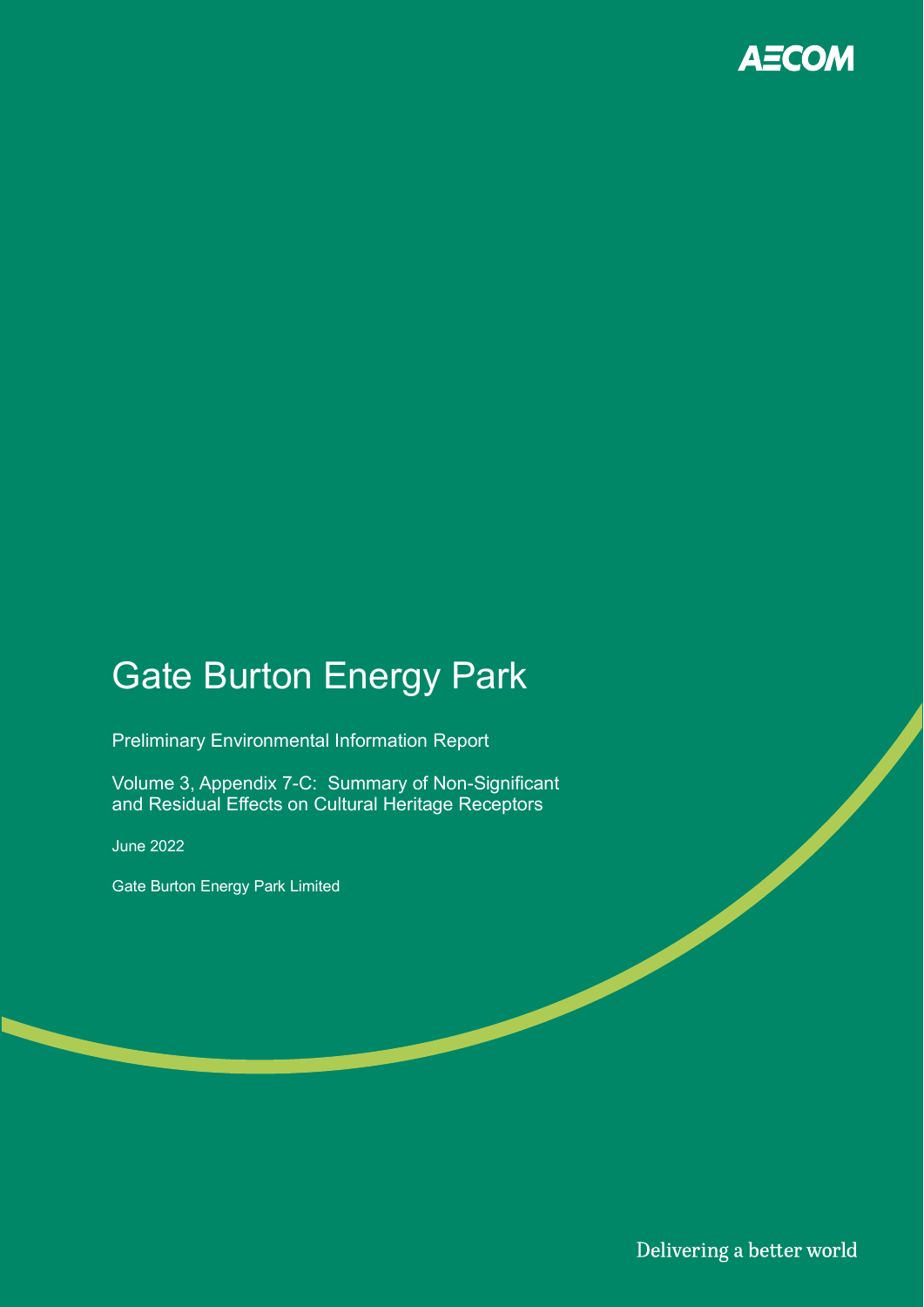Gate Burton Energy Park Preliminary Environmental Information Report Volume 3, Appendix 7-C: Summary of Non-Significant and Residual Effects on Cultural Heritage Receptors



#### Quality information

| Checked by | <b>Verified by</b> | <b>Approved by</b> |
|------------|--------------------|--------------------|
| HRM        | НK                 | <b>WB</b>          |
|            |                    |                    |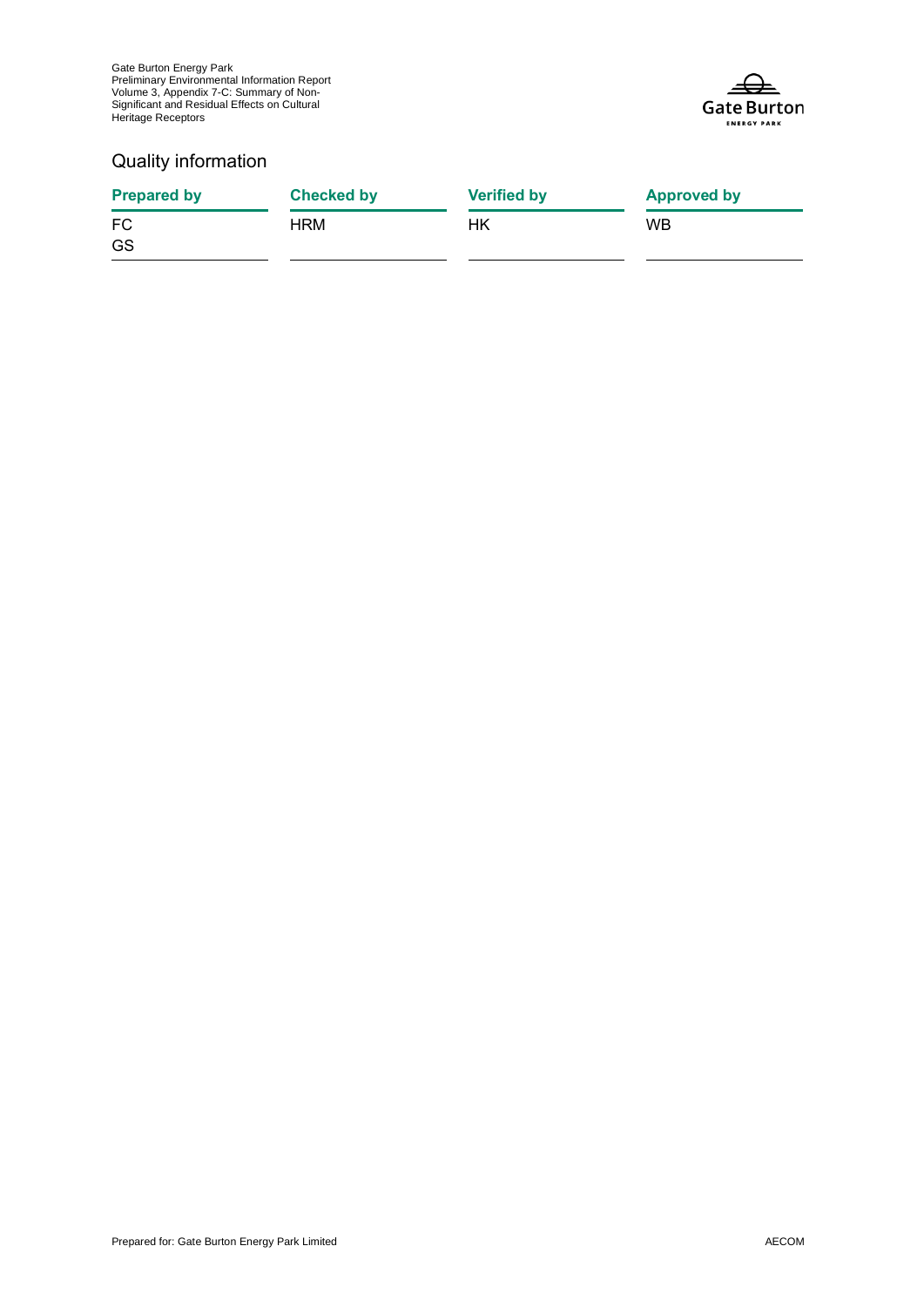Gate Burton Energy Park Preliminary Environmental Information Report Volume 3, Appendix 7-C: Summary of Non-Significant and Residual Effects on Cultural Heritage Receptors

**Gate Burton ENERGY PARK** 

Prepared for:

Gate Burton Energy Park Limited

Prepared by: AECOM Limited

© 2022 AECOM Limited. All Rights Reserved.

This document has been prepared by AECOM Limited ("AECOM") for sole use of our client (the "Client") in accordance with generally accepted consultancy principles, the budget for fees and the terms of reference agreed between AECOM and the Client. Any information provided by third parties and referred to herein has not been checked or verified by AECOM, unless otherwise expressly stated in the document. No third party may rely upon this document without the prior and express written agreement of AECOM.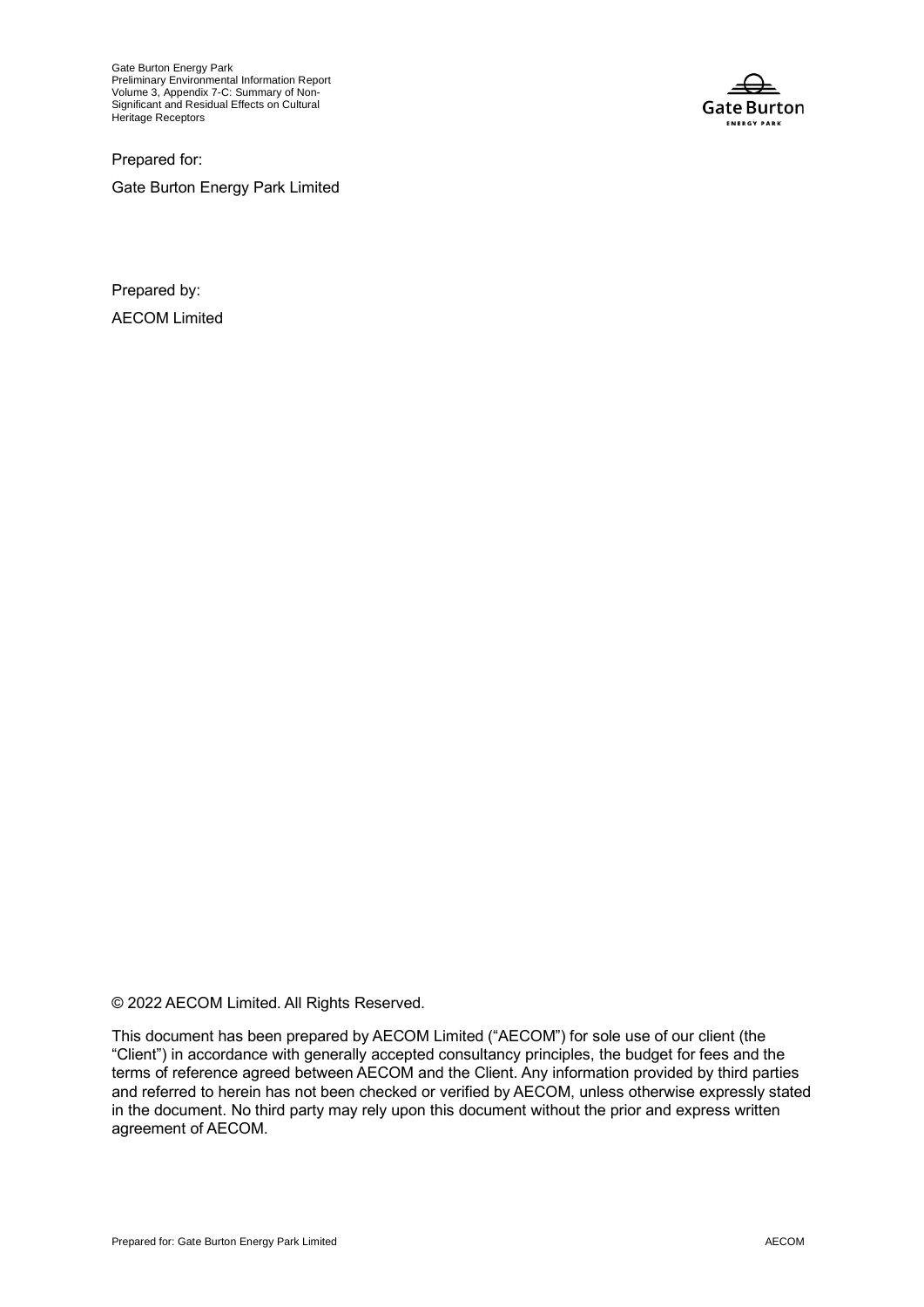

### **Table of Contents**

| 71 |  |
|----|--|

#### **Tables**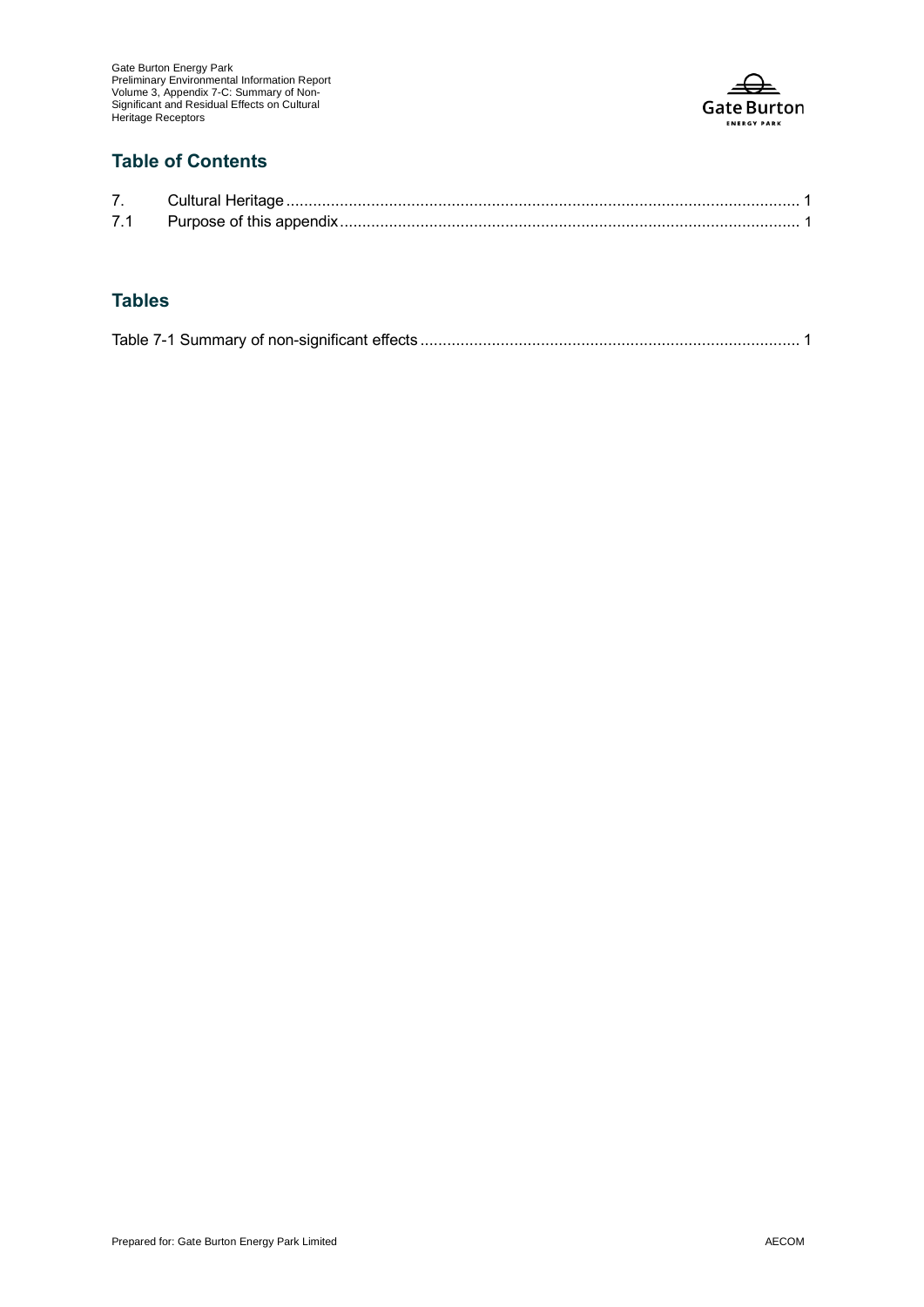

## **7. Cultural Heritage**

### **7.1 Purpose of this appendix**

7.1.1 This PEI Report appendix identifies and summarises the non-significant residual cultural heritage effects on the receptors identified in **Volume 1: Chapter 7: Cultural Heritage** of the PEI Report. Please see Section 7.11 of **PEI Report Volume 1: Chapter 7** for a summary of the significant effects.

| <b>Receptor</b>                                                     | <b>Sensitivity</b><br>(Value) | <b>Description of</b><br><b>Impact</b>                                                                                                                                          | <b>Magnitude of</b><br><b>Impact</b> | <b>Effect Category</b> |
|---------------------------------------------------------------------|-------------------------------|---------------------------------------------------------------------------------------------------------------------------------------------------------------------------------|--------------------------------------|------------------------|
| Church of St<br>Mary at Stow<br>(1146624)                           | High                          | Change to setting<br>through introduction of<br>panels and<br>infrastructure in the<br>rural landscape setting<br>of the asset                                                  | Very low                             | Minor adverse          |
| Gate Burton Hall High<br>Grade II* listed<br>building<br>(1359458)  |                               | Change to setting<br>through introduction of<br>panels and<br>infrastructure in the<br>fields surrounding the<br>asset. Severance of<br>historic connection<br>with Burton Wood | Very Low                             | Minor adverse          |
| Church of St<br>Helen Grade II<br>listed building<br>(1064087)      | High                          | Change to setting<br>through introduction of<br>panels and<br>infrastructure in the<br>fields surrounding the<br>asset. Severance of<br>historic connection<br>with Burton Wood | Very Low                             | Minor adverse          |
| South Park<br>Farmhouse<br>Grade II listed<br>building<br>(1064051) | Medium                        | Change to setting<br>through introduction of<br>panels and<br>infrastructure in the<br>fields surrounding the<br>asset                                                          | Very low                             | Negligible adverse     |
| An area of iron<br>working<br>(MLI97380)                            | Medium                        | Potential of loss of a<br>section of the asset.                                                                                                                                 | Low                                  | Minor adverse          |
| Medieval rabbit<br>warren<br>(MLI50485)                             | Low                           | Potential of loss of a<br>section of the asset.                                                                                                                                 | Low                                  | Negligible adverse     |
| Historic<br>boundary of the<br>medieval deer<br>park at Knaith      | Medium                        | Potential of loss of a<br>section of the asset.                                                                                                                                 | Low                                  | Minor adverse          |

**Table 7-1 Summary of non-significant effects**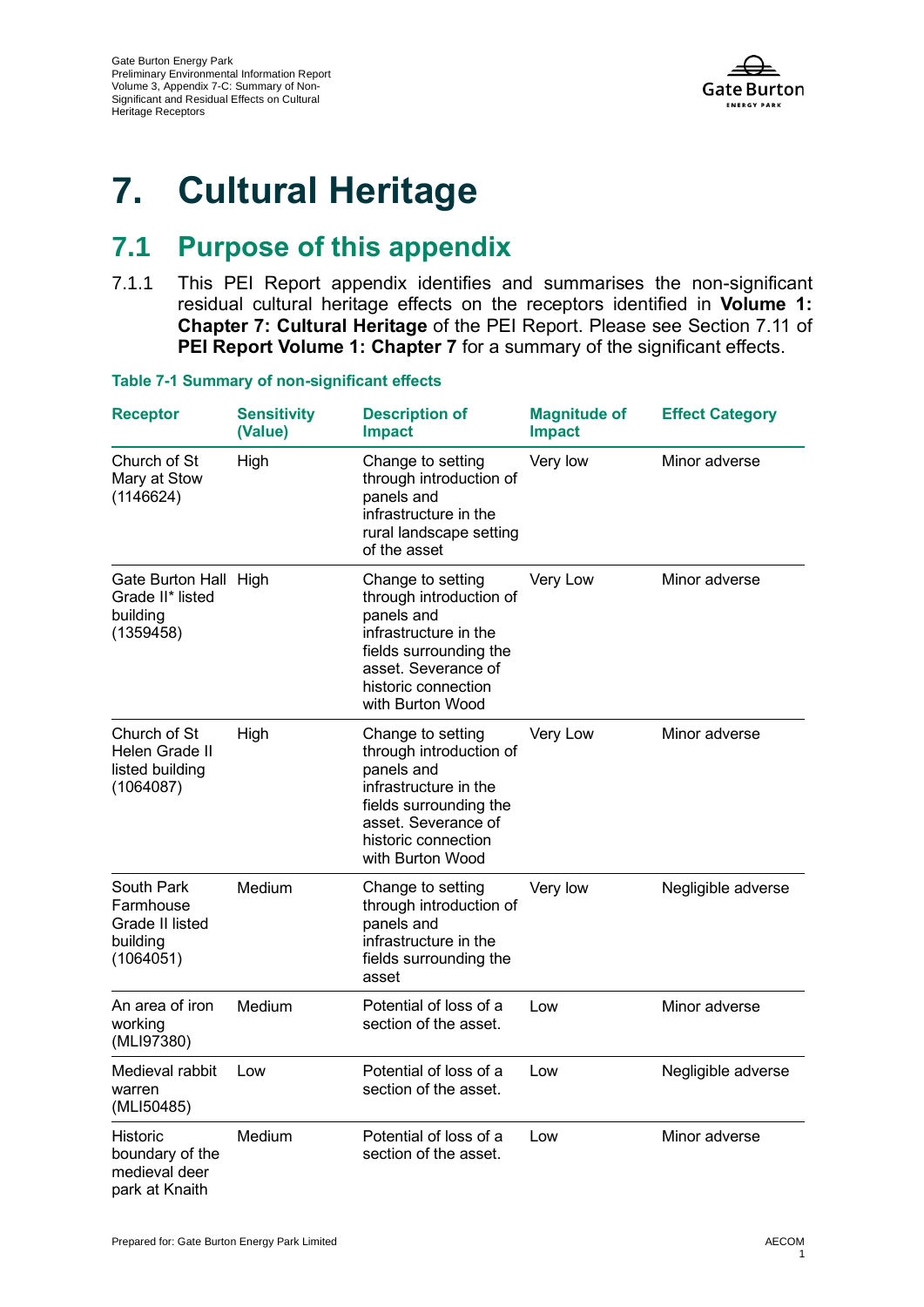Gate Burton Energy Park Preliminary Environmental Information Report Volume 3, Appendix 7-C: Summary of Non-Significant and Residual Effects on Cultural Heritage Receptors



| <b>Receptor</b>                                             | <b>Sensitivity</b><br>(Value) | <b>Description of</b><br><b>Impact</b>                                                                                         | <b>Magnitude of</b><br><b>Impact</b> | <b>Effect Category</b> |
|-------------------------------------------------------------|-------------------------------|--------------------------------------------------------------------------------------------------------------------------------|--------------------------------------|------------------------|
| (MLI50408,<br>MLI50409)                                     |                               |                                                                                                                                |                                      |                        |
| Ridge and<br>Furrow<br>(MLI50914,<br>MLI54012)              | Low                           | Potential of loss of a<br>section of the asset.                                                                                | Medium                               | Minor adverse          |
| Thurlby Farm<br>(MLI118135)                                 | Very low                      | Potential of loss of a<br>section of the asset.                                                                                | Very low                             | Negligible adverse     |
| Settlement<br>earthworks of<br>Knaith village               | Medium                        | Potential of loss of a<br>section of the asset.                                                                                | Low                                  | Minor adverse          |
| Medieval field<br>boundary<br>(MLI54019)                    | Low                           | Potential of loss of a<br>section of the asset.                                                                                | Very low                             | Negligible adverse     |
| <b>Burton Windmill</b><br>(MLI90076)                        | Low                           | Change to setting<br>through introduction of<br>panels and<br>infrastructure in the<br>rural landscape setting<br>of the asset | Very low                             | Negligible adverse     |
| <b>Siding Farm</b><br>(MLI118136)                           | Very low                      | Change to setting<br>through introduction of<br>panels and<br>infrastructure in the<br>rural landscape setting<br>of the asset | Medium                               | Negligible adverse     |
| Clay Farm non-<br>designated<br>(AEC001)                    | Low                           | Change to setting<br>through introduction of<br>panels and<br>infrastructure in the<br>fields surrounding the<br>asset         | Medium                               | Minor adverse          |
| Wind pump at<br>Clay Farm<br>(MLI53678).                    | Very Low                      | Potential of loss of a<br>section of the asset.                                                                                | Very low                             | Negligible adverse     |
| Roman Road at<br>Till Bridge Lane<br>(MLI50575)             | Low                           | Potential of loss of a<br>section of the asset.                                                                                | Low                                  | Negligible adverse     |
| Cropmarks of<br>Romano-British<br>settlement<br>(MLI52472). | Medium                        | Potential of loss of a<br>section of the asset.                                                                                | Low                                  | Minor adverse          |
| Medieval ridge<br>and furrow<br>(MLI116360)                 | Very Low                      | Potential of loss of a<br>section of the asset.                                                                                | Low                                  | Negligible adverse     |
| Quarrying<br>(MLI116361)                                    | Very Low                      | Potential of loss of a<br>section of the asset.                                                                                | Very low                             | Negligible adverse     |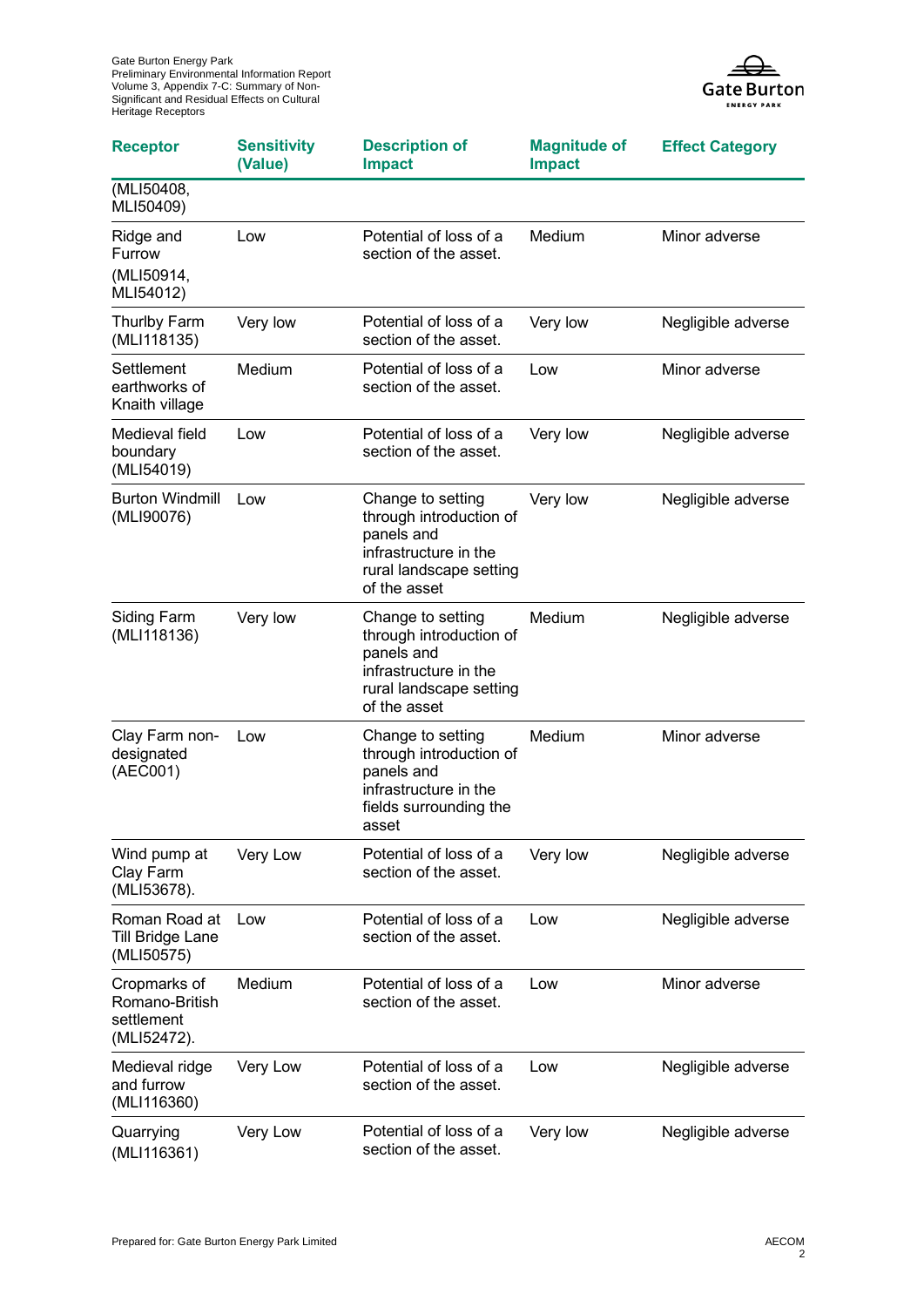

| <b>Receptor</b>                                                                    | <b>Sensitivity</b><br>(Value) | <b>Description of</b><br><b>Impact</b>          | <b>Magnitude of</b><br><b>Impact</b> | <b>Effect Category</b> |
|------------------------------------------------------------------------------------|-------------------------------|-------------------------------------------------|--------------------------------------|------------------------|
| Remains of<br><b>Rectory Farm</b><br>(MLI50066)                                    | Low                           | Potential of loss of a<br>section of the asset. | Low                                  | Negligible adverse     |
| Earthworks of<br>unknown date<br>(MNT6103)                                         | Low                           | Potential of loss of a<br>section of the asset. | Low                                  | Negligible adverse     |
| Medieval field<br>boundary<br>(MNT6166)                                            | Very Low                      | Potential of loss of a<br>section of the asset. | Low                                  | Negligible adverse     |
| Earthworks at<br>Rampton<br>(MNT6714)                                              | Low                           | Potential of loss of a<br>section of the asset. | Low                                  | Negligible adverse     |
| Settlement of<br>Iron Age and<br>Roman date<br>(MNT15983;<br>MNT6178;<br>MNT6179). | Medium                        | Potential of loss of a<br>section of the asset. | Low                                  | Minor adverse          |
| Neolithic to early<br>Bronze Age pit<br>(MNT11695).                                | Medium                        | Potential of loss of a<br>section of the asset. | Low                                  | Negligible adverse     |
| Late Iron Age<br>and Roman<br>settlement<br>(MNT11696;<br>MNT11704;<br>MNT15344).  | Medium                        | Potential of loss of a<br>section of the asset. | Low                                  | Minor adverse          |
| Neolithic or<br><b>Early Bronze</b><br>Age burial<br>(MNT26008).                   | Medium                        | Potential of loss of a<br>section of the asset. | Low                                  | Minor adverse          |
| Neolithic<br>agriculture<br>(MNT27156).                                            | Medium                        | Potential of loss of a<br>section of the asset. | Low                                  | Minor adverse          |
| Subcircular<br>enclosure<br>MNT6176).                                              | Low                           | Potential of loss of the Low<br>asset.          |                                      | Negligible adverse     |
| Earthwork<br>mound<br>(MLI52497).                                                  | Medium                        | Potential of loss of the Low<br>asset.          |                                      | Negligible adverse     |
| Boundary and<br>trackway<br>(MLI52500).                                            | Low                           | Potential of loss of the Low<br>asset.          |                                      | Negligible adverse     |
| Cropmarks of an Low<br>enclosure and<br>ring ditch<br>(MLI54108)                   |                               | Potential of loss of the<br>asset.              | Low                                  | Negligible adverse     |
| Post-medieval<br>flood defences                                                    | Low                           | Potential of loss of the Low<br>asset.          |                                      | Negligible adverse     |